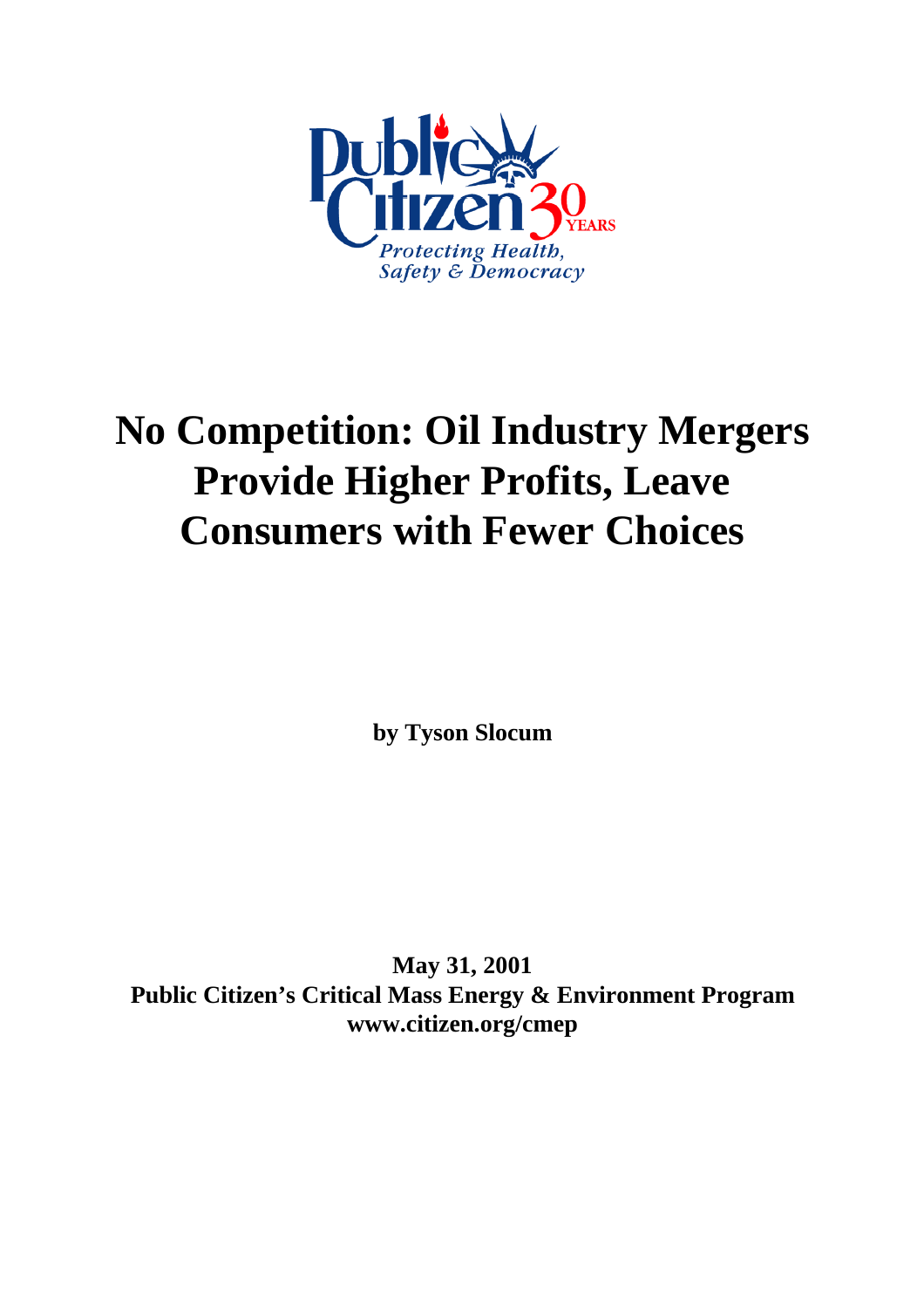

# **No Competition: Oil Industry Mergers Provide Higher Profits, Leave Consumers with Fewer Choices**

# EXECUTIVE SUMMARY

- C As a result of recent mergers, the five largest oil companies operating in the United States now control 61% of the domestic retail gasoline market, 47% of the domestic oil refinery market, and 41% of domestic oil exploration and production. The five corporations are: Exxon-Mobil (Irving, TX), BP Amoco-Arco (London, England), Chevron-Texaco (San Francisco, CA), Phillips-Tosco (Oklahoma), and Marathon (Ohio).
- C When their international oil production is included, these five corporations control 15% of the *world*'*s* oil production. To put it another way, these top five corporations now produce more oil every day than Saudi Arabia, Kuwait, and Yemen *combined*.
- C Since the announcement or enactment of the four largest domestic oil mergers in 1999 and 2000, after-tax profits for these top five corporations rose 146%, from \$16 billion in 1999 to nearly \$40 billion in 2000.
- C After-tax profits for the first three months of 2001 for these five corporations rose 38%, from \$8.7 billion in the first quarter of 2000 to over \$12 billion in the first quarter of 2001.
- C The five companies with vertically integrated market power enjoyed significantly higher profits in both upstream (exploration and production) and downstream (refining and marketing) domestic operations. Exxon-Mobil enjoyed 2000 income 146% higher in upstream and 171% higher in downstream compared to 1999. A combined Chevron-Texaco merger enjoyed upstream income 220% higher and downstream 23% higher. Phillips-Tosco had upstream income 327% higher and downstream income 227% higher. Marathon had upstream income rise by 126% and downstream income rise 108%. BP Amoco-Arco had global upstream income increase 141% and downstream income increase 166%. **Since these companies are enjoying significant income increases in every sector, this indicates that OPEC's influence is not a major factor in the ability of the top five corporations to affect domestic gasoline prices.**
- C These record profits have come at the expense of profits in nearly every other sector of the American economy. An analysis of the profits of America's 1,400 largest corporations in 1<sup>st</sup> quarter 2001 reveals net income 43% lower than in 2000, mostly due to "rising labor and fuel costs."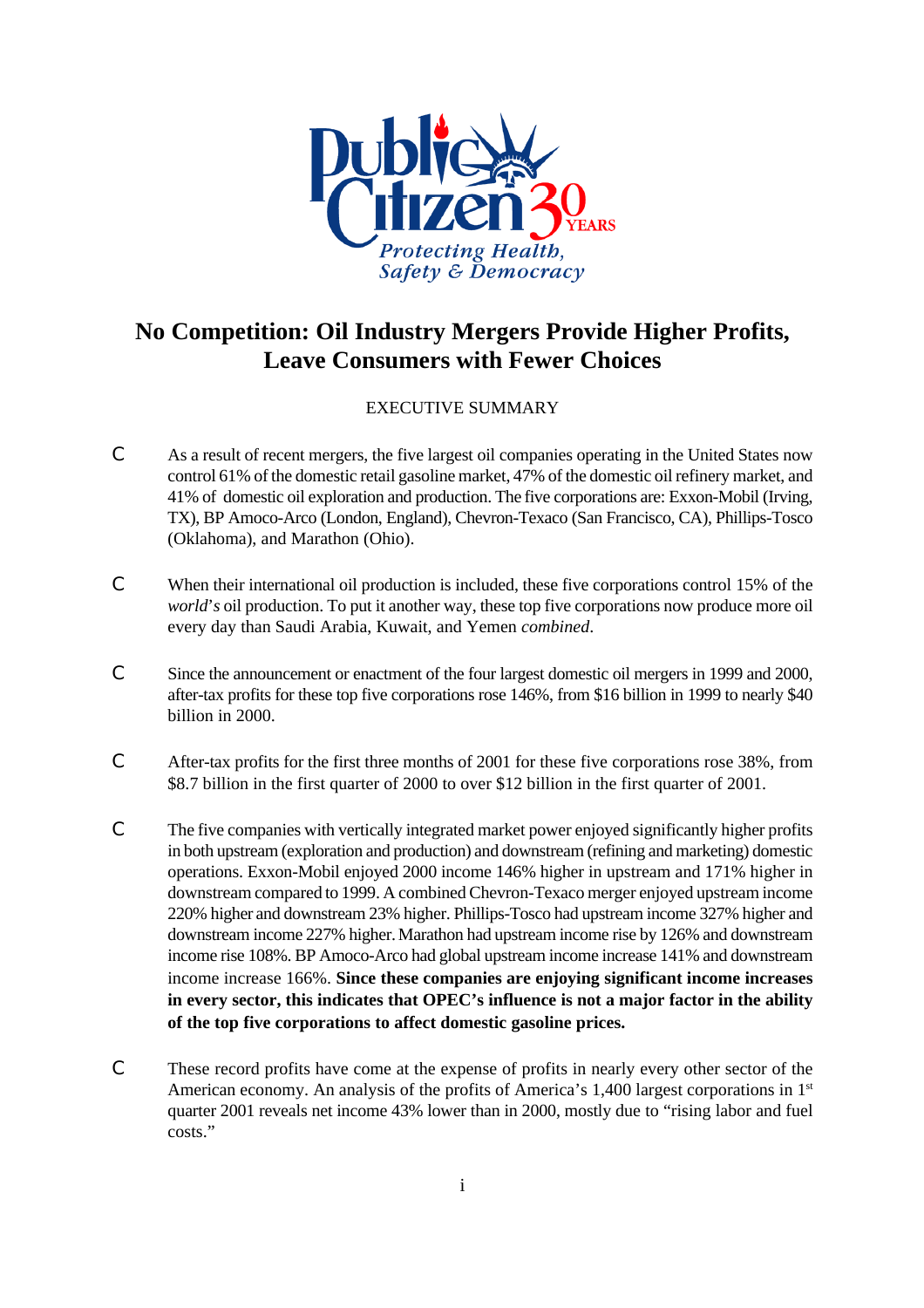

# **No Competition: Oil Industry Mergers Provide Higher Profits, Leaving Consumers with Fewer Choices**

The week after Memorial Day weekend 2001, the average national price for a gallon of gas, including state and federal taxes, was \$1.70. As recently as two months earlier, the average price of gas was more than 20% cheaper (\$1.40/gallon). American consumers spent roughly \$40 billion more on gasoline in 2000 compared to 1999 due to increasing prices.<sup>1</sup>

While blaming OPEC and America's thirst for fuel-inefficient SUVs for a portion of these higher prices

## **Table 1**

| <b>Crude Oil &amp; Petroleum Product Imports</b><br>to the US, 1999          |                          |                                           |  |  |  |  |  |
|------------------------------------------------------------------------------|--------------------------|-------------------------------------------|--|--|--|--|--|
|                                                                              | (Million<br>Barrels/day) | % of sum of<br>Imports & US<br>Production |  |  |  |  |  |
| <b>OPEC</b>                                                                  | 5.0                      | 27%                                       |  |  |  |  |  |
| non-OPEC                                                                     | 5.9                      | 32%                                       |  |  |  |  |  |
| Total Imports to US                                                          | 10.9                     | 58%                                       |  |  |  |  |  |
| <b>US Production</b>                                                         | 7.7                      | 42%                                       |  |  |  |  |  |
| <b>Total domestic</b><br>production & imports                                | 18.6                     | 100%                                      |  |  |  |  |  |
| addendum:                                                                    |                          |                                           |  |  |  |  |  |
| Canada & Mexico                                                              | 2.9                      | 15%                                       |  |  |  |  |  |
| SOURCE: Energy Information Administration, "Petroleum<br>Supply Annual 1999" |                          |                                           |  |  |  |  |  |

is legitimate, the role of non-OPEC oil exporting nations, and specifically the multinational corporations which extract and export the oil to the United States, is important to consider.

In 1999, the United States met nearly 75% of its oil demand through a combination of domestic oil sources and non-OPEC foreign sources. Canada and Mexico contribute 15% of our oil, and Canada is the single-largest exporter of oil to the U.S. The United States produced 56% more oil domestically (7.7 million barrels/day) than we imported from the 13 OPEC nations  $(5.0 \text{ million } b/d)$ .

While OPEC's 27% contribution to our oil needs is significant, recent mergers and consolidations in America's domestic oil industry

are depriving consumers of fair prices. As a result of recent mergers, the five largest oil companies operating in the United States now enjoy control over 61% of the domestic retail gasoline market, 47% of the domestic oil refinery market, and 41% of domestic oil exploration and production.<sup>2</sup> The five corporations are: Exxon-Mobil (Irving, Texas), BP Amoco-Arco (London,England), Chevron-Texaco (San Francisco, CA), Phillips-Tosco (Oklahoma), and Marathon (Ohio). Restoring competitive energy markets will benefit consumers with fair energy prices and more reliable supply.

# **Mergers Inhibit Competition**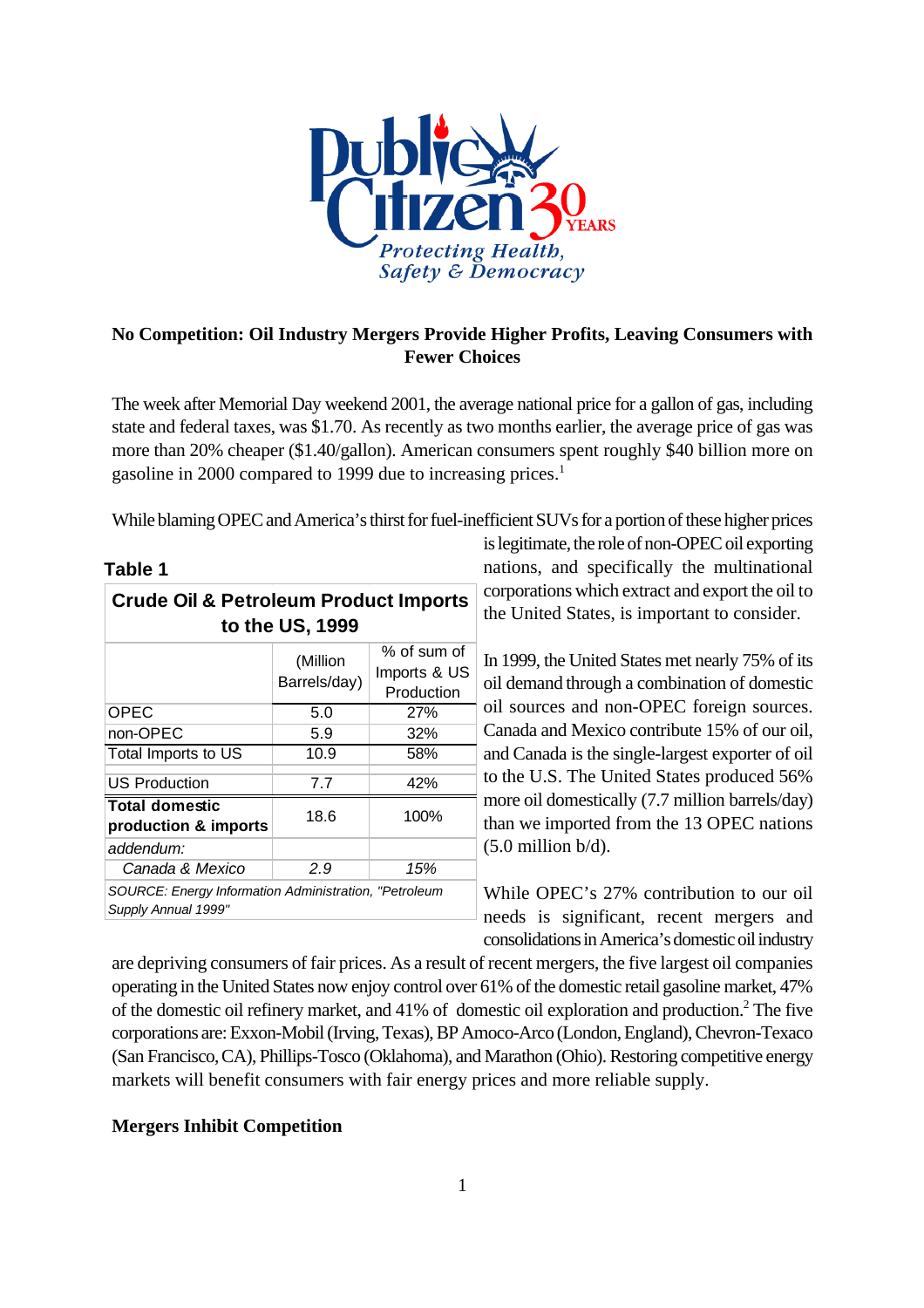We warned in our October 1999 report *Black Gold* that the Exxon-Mobil and BP Amoco-Arco mergers would lead to less competitive markets, thereby harming consumers. Not since 1984's 'Year of the Merger'—Royal Dutch's acquisition of Shell, Chevron's procurement of Gulf, and Mobil's purchase of Superior—has America seen a similar frenzy of consolidations in the oil and gas industry. In November 1999 Exxon and Mobil become one company and in April 2000 BP Amoco and Arco merged. Chevron and Texaco announced their union in October 2000; Phillips announced in February 2001 it would acquire Tosco; and Valero declared in May 2001 it would buy Diamond Shamrock.

The important thing to note about these new mega-corporations is that they are involved in all facets of the oil and gas industry: exploration, production, refining, transportation, and retail sales. This *vertical integration* has resulted in a handful of corporations controlling a substantial chunk of the domestic oil and gas market. These uncompetitive markets provide no incentives for these companies to adequately respond to consumer demand and price preferences. As a result, prices are kept artificially high.

By concentrating such large market share in so few corporate hands, these companies are discouraged from attempting to expand market share through traditional competitive techniques. When corporations get as big as these have, engaging in a price war to compete for new consumers' business can be seriously debilitating to a company's revenues and profits. The more palatable approach these Big Five have adopted, for the benefit of their shareholders, is to silently agree not to directly challenge each other's market share (unless it involves a merger!).

Using 1999 crude oil production data<sup>3</sup> extrapolated to current ownership arrangements, these top five corporations produce over 41% of crude oil recovered in the United States. Their non-U.S. exploration and production accounts for 71% of their aggregate petroleum extraction. When both U.S. and non-U.S. petroleum production is taken into account, these five corporations control 15% of the *world*'s oil production. To put another way, these top 5 corporations now produce more oil every day than Saudi Arabia, Kuwait, and Yemen *combined*.

With worldwide production rivaling OPEC's most formidable members and controlling a 41% chunk of the domestic oil production market, these five corporations are in a position to reap windfall profits

| rapie z                                                  |         |         |         |                   |  |  |  |
|----------------------------------------------------------|---------|---------|---------|-------------------|--|--|--|
| <b>OPEC Who?</b>                                         |         |         |         |                   |  |  |  |
| Prices charged for domestically-produced crude oil       |         |         |         |                   |  |  |  |
| U<br>Dollars Per Barrell of Oil Produced<br>ch           |         |         |         |                   |  |  |  |
|                                                          | 1998    | 1999    | 2000    | % change<br>99-00 |  |  |  |
| Phillips-Tosco                                           | \$10.85 | \$15.64 | \$28.83 | $+84%$            |  |  |  |
| Texaco                                                   | 10.40   | 14.97   | 26.20   | $+75%$            |  |  |  |
| Chevron                                                  | 11.42   | 16.11   | 27.20   | $+69%$            |  |  |  |
| Marathon                                                 | 10.60   | 15.78   | 25.96   | $+65%$            |  |  |  |
| Exxon-Mobil                                              | 9.87    | 14.96   | 23.94   | $+60%$            |  |  |  |
| <b>BP Amoco-Arco</b>                                     | 12.06   | 16.74   | 26.63   | $+59%$            |  |  |  |
| <b>SOURCE: Company Financial Reports.</b>                |         |         |         |                   |  |  |  |
| BP Amoco-Arco price is average for worldwide production. |         |         |         |                   |  |  |  |

**Table 2** 

when crude oil prices skyrocket. Indeed, a quick glance at the prices these corporations charged for oil extracted in the inted States (Table 2) shows that they arged significantly higher amounts for a arrel of crude in 2000 compared to 1999. hillips led the pack, as its price lurched 84% from 1999-2000 (from \$15.64/barrel \$28.83/barrel).

nce crude oil is extracted from the ground, must be refined to produce gasoline and ther by-products. These same five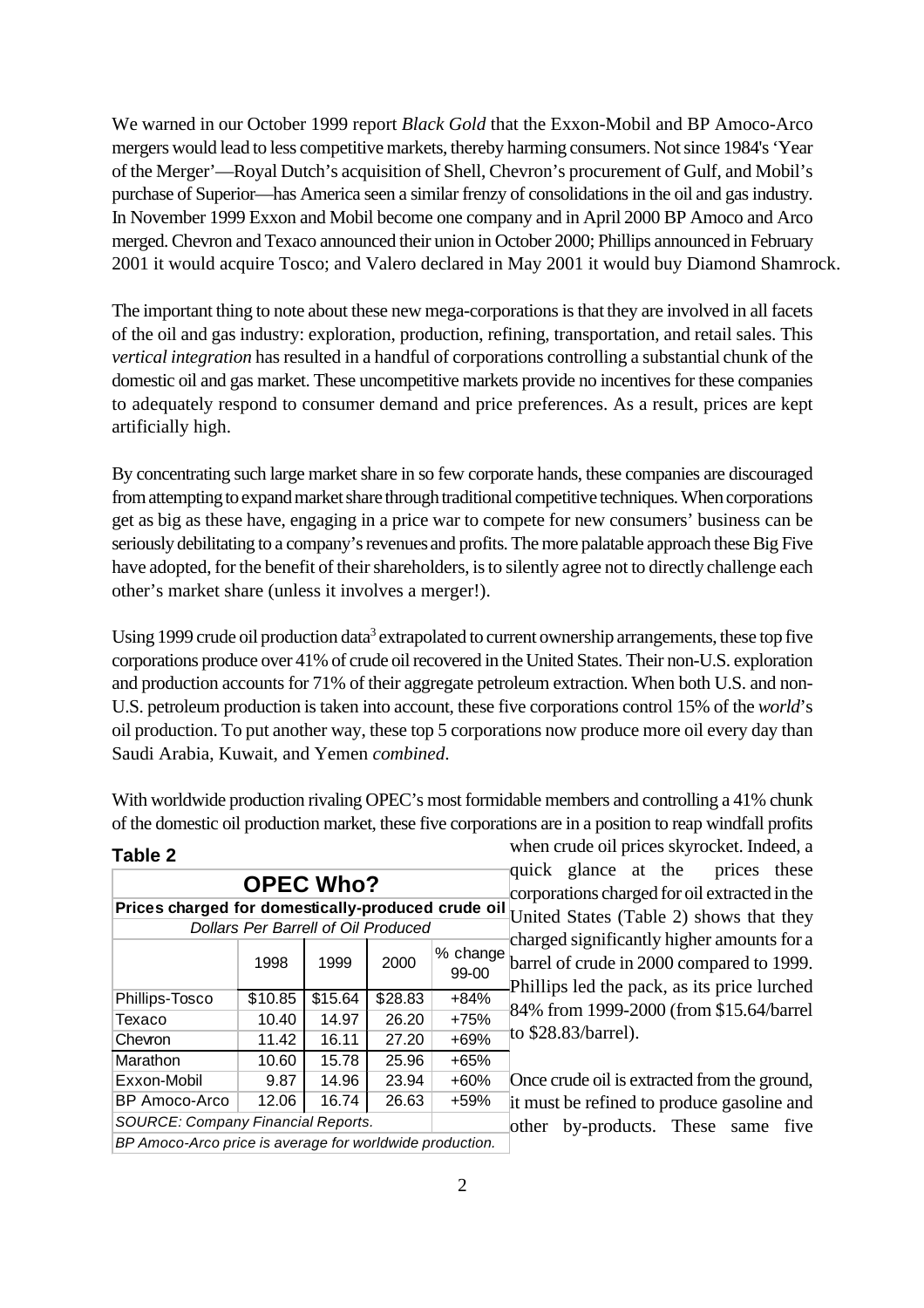corporations have an even larger share of the domestic refinery market, controlling 47% of refinery capacity. Before themergers, the top five companies controlled only one-third of the refinery market. While cleaner-burning gasoline formulas, federally mandated in certain markets in a successful effort to improve air quality standards, have placed some strains on refining capacity, the over-concentration of market share has made the industry far less responsive to recent changes in consumer demand than if truly competitive markets were present.

These five corporations enjoy their largest market share at the retail end of their vertically integrated monopoly. All five own thousands of retail gas stations across the country, bearing their name and serving nothing but their own products. As a result of these recent mergers, the five corporations now control 61% of the retail market, an increase by one-third prior to the mergers and acquisitions.

#### **Profits: Records at Every Stage of Production**

While the current Administration casually applies the term "crisis" to our nation's current energy situation, it is really only a crisis for consumers, not for corporations. It is therefore important to examine how profitable each segment of these oil giants are. After all, can there really be a crisis if the corporations supplying the product are enjoying record profits? As illustrated in Table 3, the five companies with vertically integrated market power enjoyed significantly higher profits in both upstream (exploration and production) and downstream (refining and marketing) domestic operations. In 2000, Exxon-Mobil enjoyed income 146% higher in upstream and 171% higher in downstream compared to 1999. A combined Chevron-Texaco merger enjoyed upstream income 220% higher and downstream 23% higher. Phillips-Tosco had upstreamincome 327% higher and downstream income 227% higher. Marathon had upstream income rise by 126% and downstream income rise 108%. BP Amoco-Arco had global upstream income increase 141% and downstream income increase 166%. Since these companies are enjoying significant income increases in every sector, this indicates that OPEC's influence is not as major a factor as many lawmakers and analysts would lead us to believe.

Indeed, Table 4 shows the cumulative effect on after-tax profits of their market dominance. Since the announcement or enactment of the four largest domestic oil mergers in 1999 and 2000, after-tax profits for these top five corporations rose 146%, from \$16 billion in 1999 to nearly \$40 billion in 2000. After-tax profits for the first three months of 2001 forthese five corporations rose *another* 38%, from \$8.7 billion in the first quarter of 2000 to over \$12 billion in the first quarter of 2001.

In all, the largest 12 oil and gas companies with the most significant domestic presence enjoyed 2000 profits 122% higher than 1999, from\$31.4 billion to nearly \$70 billion. Profits for the first three months of 2001 for these 12 corporations were over \$21 billion, a 35% increase over the \$15.7 billion in after-tax profits from the first three months of 2000.

And these oil companies are enjoying these record profits while other US industries are suffering. Net income for over 1,400 of America's largest corporations (all sectors) for the first three months of 2001 *fell by 43%* compared to the same period of 2000. The decline in overall corporate profits was attributed to "rising labor and fuel costs".<sup>4</sup> But the oil majors and oil secondary industries thrived off the higher fuel prices they charged, ranked  $2<sup>nd</sup>$  and  $3<sup>rd</sup>$  best performing (behind only the pharmaceutical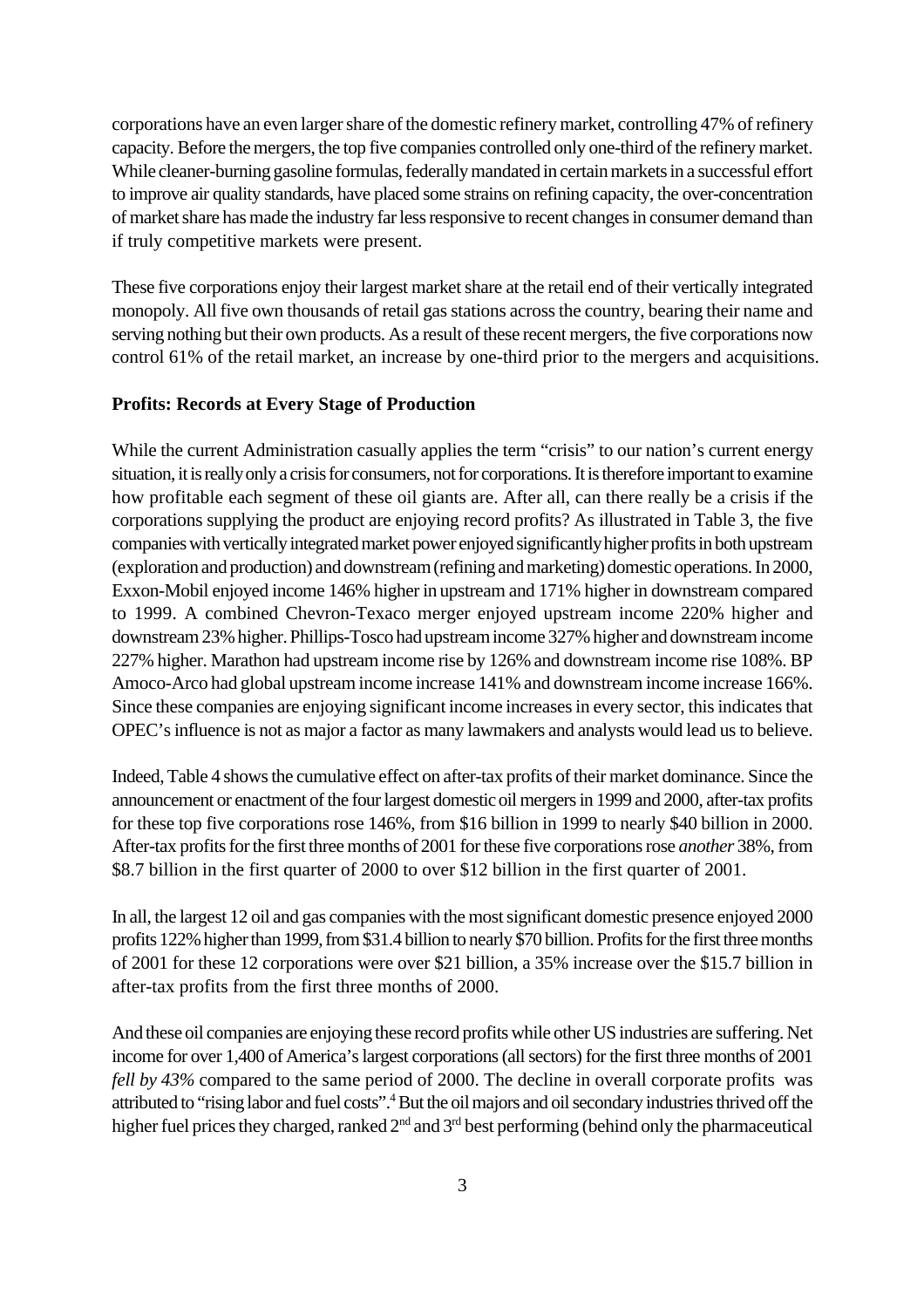industry), with profit increases of \$3.24 billion and \$2.96 billion, respectively.

## **Recommendations**

While there are several variables involved in the complex oil and gas industry which affect prices and supplies, it is clear that America's domestic energy markets are uncompetitive. These uncompetitive markets have resulted in concentrated market power for the five largest oil and gas corporations. This market power hurts consumers and nearly all other segments of the economy due to inflated fuel prices.

First, the federal government must strengthen Section 5 of the Federal Trade Commission Act, because it is clear that the market enforcement capabilities of the Federal Trade Commission (FTC) are woefully inadequate to protect consumers by ensuring that markets are functional and fair.

In March 2001, the Federal Trade Commission released a report (*Midwest Gasoline Price Investigation*) which had been mandated by Congress in response to high gasoline prices. The FTC reached a curious conclusion. While it claimed that no collusion had taken place under current law, it found that "conscious (but independent) choices by industry participants" to intentionally withhold supplies resulted in artificially high prices. The report, however, could not publicly name the names of the companies it alleged to have caused price spikes, since federal law considered the information proprietary. Therefore, federal anti-trust law must be strengthened to broaden the scope and definition of "collusion." This is an important first step to fixing our nation's dysfunctional oil and gas market.

Second, Public Citizen supports pending Congressional windfall profits tax proposals. Such a tax would discourage these five market giants from price gouging American consumers by serving as an effective short-term fix until longer-term market-correction activities outlined above could take effect.

Third, the federal government must conduct a regular review of the status of competitive markets in our energy industry. Recent FTC reports were not the result of investigations conducted on a routine basis, but rather had to be specifically requested by Congress. Consumers would be better protected if the conduct of these large energy companies were routinely supervised.

Finally, minimum reserve requirements should be mandated as a way to reduce price volatility. Currently, it is up to market forces to determine levels of oil and gas supply. Unfortunately for consumers, oil companies have no incentive to maintain adequate reserve margins during times of high prices. Therefore, the government should require companies to maintain such reserves.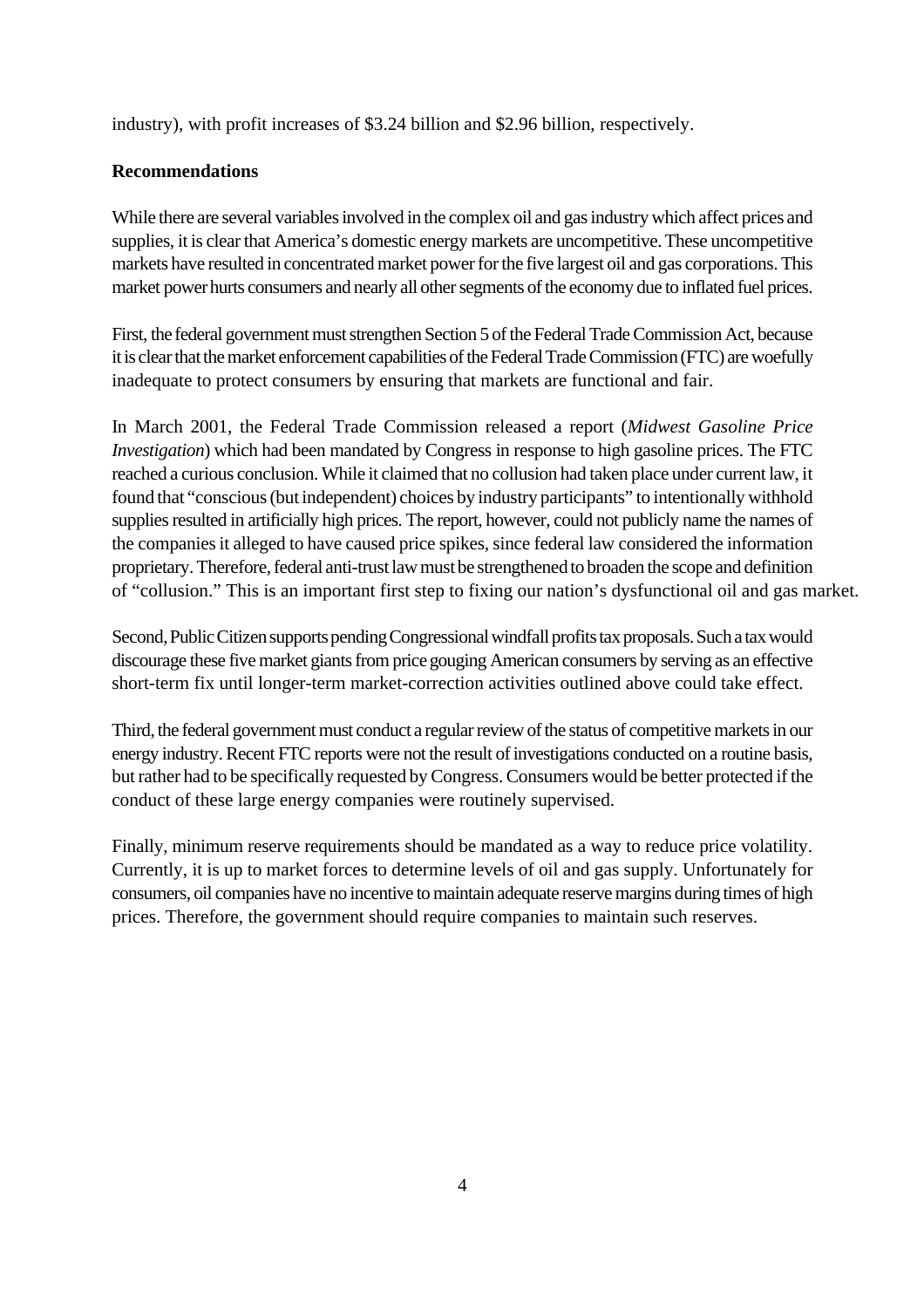# **Table 3**

| Upstream, Downstream: Oil Companies Profit at Every End                                                       |           |                     |             |                               |    |       |    |                     |                    |  |
|---------------------------------------------------------------------------------------------------------------|-----------|---------------------|-------------|-------------------------------|----|-------|----|---------------------|--------------------|--|
| Major Corporations with Domestic Production, Refining, & Retail Market Share                                  |           |                     |             |                               |    |       |    |                     |                    |  |
| Income, in Millions, of US Operations unless otherwise noted                                                  |           |                     |             |                               |    |       |    |                     |                    |  |
|                                                                                                               | 1998      | 1999                | 2000        | % change 1st Quarter<br>99-00 |    | 2000  |    | 1st Quarter<br>2001 | % change,<br>00-01 |  |
| Exxon-Mobil                                                                                                   |           |                     |             |                               |    |       |    |                     |                    |  |
| exploration & production                                                                                      | \$<br>850 | \$1,842             | \$<br>4,525 | $+146%$                       | \$ | 880   | \$ | 1,628               | $+85%$             |  |
| refining & marketing                                                                                          | 1,199     | 577                 | 1,561       | $+171%$                       |    | 182   |    | 409                 | +125%              |  |
| Chevron                                                                                                       |           |                     |             |                               |    |       |    |                     |                    |  |
| exploration & production                                                                                      | 330       | 482                 | 1,889       | +292%                         |    | 365   |    | 720                 | +97%               |  |
| refining & marketing                                                                                          | 572       | 357                 | 549         | $+54%$                        |    | 55    |    | 141                 | +156%              |  |
| Texaco                                                                                                        |           |                     |             |                               |    |       |    |                     |                    |  |
| exploration & production                                                                                      | 381       | 666                 | 1,788       | +168%                         |    | 361   |    | 589                 | $+63%$             |  |
| refining & marketing                                                                                          | 276       | 287                 | 243         | $-15%$                        |    | 13    |    | 38                  | +192%              |  |
| <b>Combined Merger</b>                                                                                        |           |                     |             |                               |    |       |    |                     |                    |  |
| exploration & production                                                                                      | 711       | 1,148               | 3,677       | +220%                         |    | 726   |    | 1,309               | +80%               |  |
| refining & marketing                                                                                          | 848       | 644                 | 792         | $+23%$                        |    | 68    |    | 179                 | +163%              |  |
| Phillips-Tosco                                                                                                |           |                     |             |                               |    |       |    |                     |                    |  |
| exploration & production                                                                                      | 178       | 316                 | 1,348       | +327%                         |    | 241   |    | 581                 | $+141%$            |  |
| refining & marketing                                                                                          | 167       | 84                  | 275         | +227%                         |    | 23    |    | 46                  | +100%              |  |
| Marathon                                                                                                      |           |                     |             |                               |    |       |    |                     |                    |  |
| exploration & production                                                                                      | 190       | 494                 | 1,115       | $+126%$                       |    | 309   |    | 600                 | $+94%$             |  |
| refining & marketing                                                                                          | 896       | 611                 | 1,273       | +108%                         |    | 276   |    | 140                 | $-49%$             |  |
| Conoco                                                                                                        |           |                     |             |                               |    |       |    |                     |                    |  |
| exploration & production                                                                                      | 223       | 322                 | 719         | $+123%$                       |    | 143   |    | 332                 | $+132%$            |  |
| refining & marketing                                                                                          | 141       | 119                 | 182         | +53%                          |    | (11)  |    | 68                  | +518%              |  |
| Shell                                                                                                         |           |                     |             |                               |    |       |    |                     |                    |  |
| exploration & production                                                                                      | (1,523)   | 1,442               | 2,853       | +98%                          |    | 688   |    | 902                 | $+31%$             |  |
| refining & marketing                                                                                          | 172       | 65                  | 395         | +508%                         |    | 12    |    | 12                  | $0\%$              |  |
| Hess                                                                                                          |           |                     |             |                               |    |       |    |                     |                    |  |
| exploration & production                                                                                      | (18)      | 324                 | 868         | +168%                         |    | 218   |    | 275                 | $+26%$             |  |
| refining & marketing                                                                                          | (18)      | 133                 | 288         | $+117%$                       |    | 48    |    | 105                 | +119%              |  |
| TOTAL, US Only                                                                                                |           |                     |             |                               |    |       |    |                     |                    |  |
| exploration & production                                                                                      | \$1,322   | $\overline{$}7,036$ | \$18,782    | +167%                         | \$ | 3,931 | \$ | 6,936               | +76%               |  |
| refining & marketing                                                                                          | \$4,253   | \$2,877             | \$<br>5,558 | +93%                          | \$ | 666   | \$ | 1,138               | $+71%$             |  |
|                                                                                                               |           |                     |             |                               |    |       |    |                     |                    |  |
| addendum:                                                                                                     |           |                     |             |                               |    |       |    |                     |                    |  |
| <b>BP Amoco-Arco</b>                                                                                          |           |                     |             |                               |    |       |    |                     |                    |  |
| International & Domestic                                                                                      |           |                     |             |                               |    |       |    |                     |                    |  |
| exploration & production                                                                                      | 3,553     | 5,872               | 14,131      | $+141%$                       |    | 3,227 |    | 5,136               | +59%               |  |
| refining & marketing                                                                                          | 2,958     | 1,506               | 4,007       | +166%                         |    | 584   |    | 994                 | +70%               |  |
|                                                                                                               |           |                     |             |                               |    |       |    |                     |                    |  |
| SOURCE: Company Financial Statements. Compiled by Public Citizen <www.citizen.org cmep="">.</www.citizen.org> |           |                     |             |                               |    |       |    |                     |                    |  |
| BP Amoco-Arco did not provide US-specific segment income data.                                                |           |                     |             |                               |    |       |    |                     |                    |  |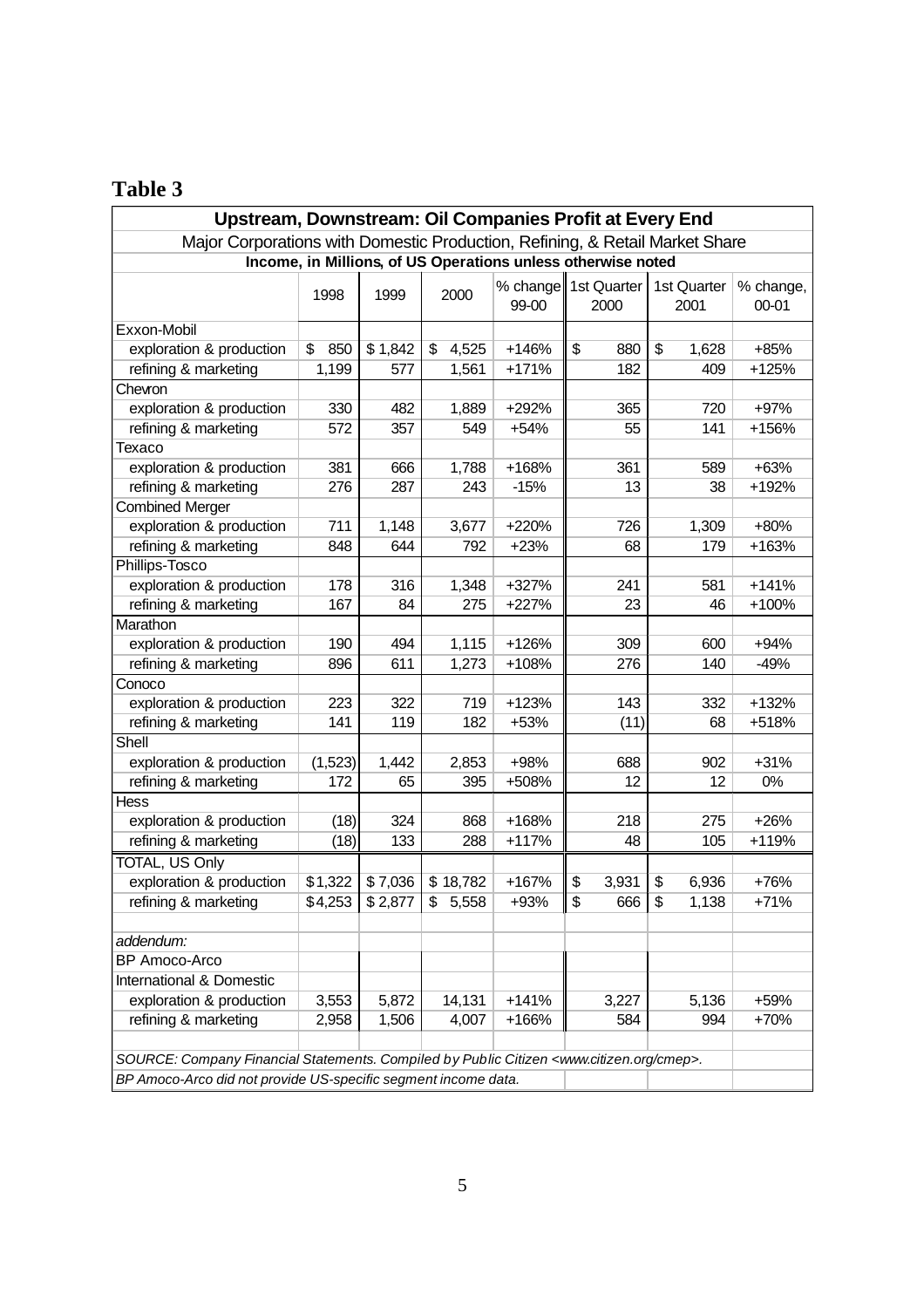| <b>Top Oil Company Profits, Millions</b>                                                                     |             |                                    |                          |                      |             |                                     |         |          |  |
|--------------------------------------------------------------------------------------------------------------|-------------|------------------------------------|--------------------------|----------------------|-------------|-------------------------------------|---------|----------|--|
|                                                                                                              |             |                                    |                          | % drange $\parallel$ |             | 1st Quarter 1st Quarter   % change, |         | Merger   |  |
|                                                                                                              | 1998        | 1999                               | 2000                     | 99-00                | 2000        | 2001                                | 0001    | Date?    |  |
| Exxon-Mobil                                                                                                  | \$<br>8,074 | $\boldsymbol{\mathsf{S}}$<br>7,910 | $\mathfrak{L}$<br>17,720 | $+124%$              | \$<br>3,480 | $\boldsymbol{\mathsf{S}}$<br>5,000  | $+44%$  | Nov-99   |  |
| BP Amoo-Arco                                                                                                 | 4,611       | 3,280                              | 11,142                   | $+240%$              | 2553        | 3,542                               | $+39%$  | $Ar - O$ |  |
| Chevron                                                                                                      | 1,339       | 2.070                              | 5,185                    | $+150%$              | 1,494       | 1,600                               | $+7%$   |          |  |
| Texaco                                                                                                       | 894         | 1,214                              | 2,898                    | $+139%$              | 602         | 836                                 | $+39%$  |          |  |
| <b>Combined Merger</b>                                                                                       | 2233        | 3,284                              | 8,083                    | $+146%$              | 2096        | 2436                                | $+16%$  | $Oct-00$ |  |
| Phillips                                                                                                     | 237         | 609                                | 1,862                    | $+206%$              | 250         | 490                                 | $+96%$  |          |  |
| $T0$ sco                                                                                                     | 116         | 452                                | 540                      | $+19%$               | 75          | 87                                  | $+16%$  |          |  |
| <b>Combined Merger</b>                                                                                       | 353         | 1,061                              | 2,402                    | $+126%$              | 325         | 577                                 | $+78%$  | Feb01    |  |
| Marathon                                                                                                     | 310         | 654                                | 432                      | $-34%$               | 254         | 471                                 | $+85%$  |          |  |
| Shell                                                                                                        | 350         | 8,584                              | 12,719                   | $+48%$               | 3,335       | 3,890                               | $+17%$  |          |  |
| Citgo                                                                                                        | 194         | 146                                | 232                      | +58%                 | 38          | 79                                  | $+108%$ |          |  |
| Concoo                                                                                                       | 450         | 744                                | 1,902                    | $+156%$              | 399         | 653                                 | $+64%$  |          |  |
| Suncco                                                                                                       | 280         | 97                                 | 422                      | $+335%$              | 78          | 106                                 | $+36%$  |          |  |
| Hess                                                                                                         | (459)       | 438                                | 1,023                    | $+134%$              | 224         | 337                                 | $+50%$  |          |  |
| Valero                                                                                                       | (47)        | 14                                 | 339                      | +2,274%              | 31          | 136                                 | $+343%$ |          |  |
| Diamond Shannock                                                                                             | (78)        | 173                                | 444                      | $+157%$              | 69          | 137                                 | $+98%$  |          |  |
| Combined Merger                                                                                              | (125)       | 187                                | 783                      | +318%                | 100         | 273                                 | $+173%$ | May-01   |  |
| Occidental                                                                                                   | 363         | 448                                | 1,570                    | $+250%$              | 271         | 484                                 | $+79%$  |          |  |
| <b>TOTAL</b>                                                                                                 | \$19,095    | \$31,366                           | \$69,698                 | $+122%$              | \$15,674    | \$<br>21,134                        | $+35%$  |          |  |
|                                                                                                              |             |                                    |                          |                      |             |                                     |         |          |  |
| addendum:                                                                                                    |             |                                    |                          |                      |             |                                     |         |          |  |
| Top 5 with largest market share:                                                                             |             |                                    |                          |                      |             |                                     |         |          |  |
| Exxon-Mobil, BP                                                                                              |             |                                    |                          |                      |             |                                     |         |          |  |
| Amoco-Arco,                                                                                                  |             |                                    |                          |                      |             |                                     |         |          |  |
| Chevron-Texaco,                                                                                              | \$ 15,581   | \$<br>16,189                       | \$<br>39,779             | $+146%$              | \$<br>8,708 | \$<br>12,026                        | $+38%$  |          |  |
| Phillips-Tosco,                                                                                              |             |                                    |                          |                      |             |                                     |         |          |  |
| <b>Marathon</b>                                                                                              |             |                                    |                          |                      |             |                                     |         |          |  |
| SOURCE Company Financial Statements. Compiled by Public Citizen <www.citizen.org cmep="">.</www.citizen.org> |             |                                    |                          |                      |             |                                     |         |          |  |

# **Table 4**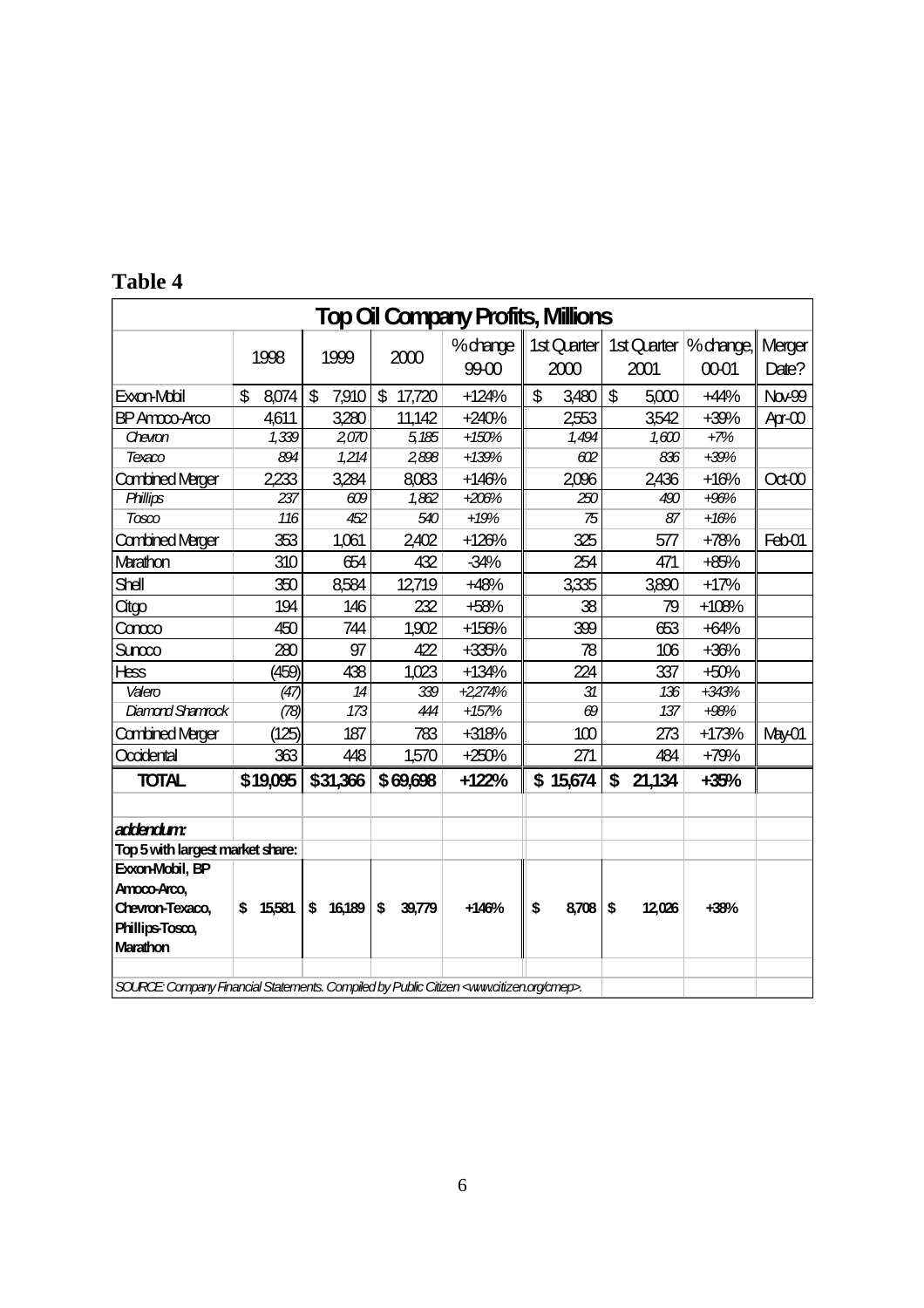

SOURCE: National Petroleum News. Compiled by Public Citizen